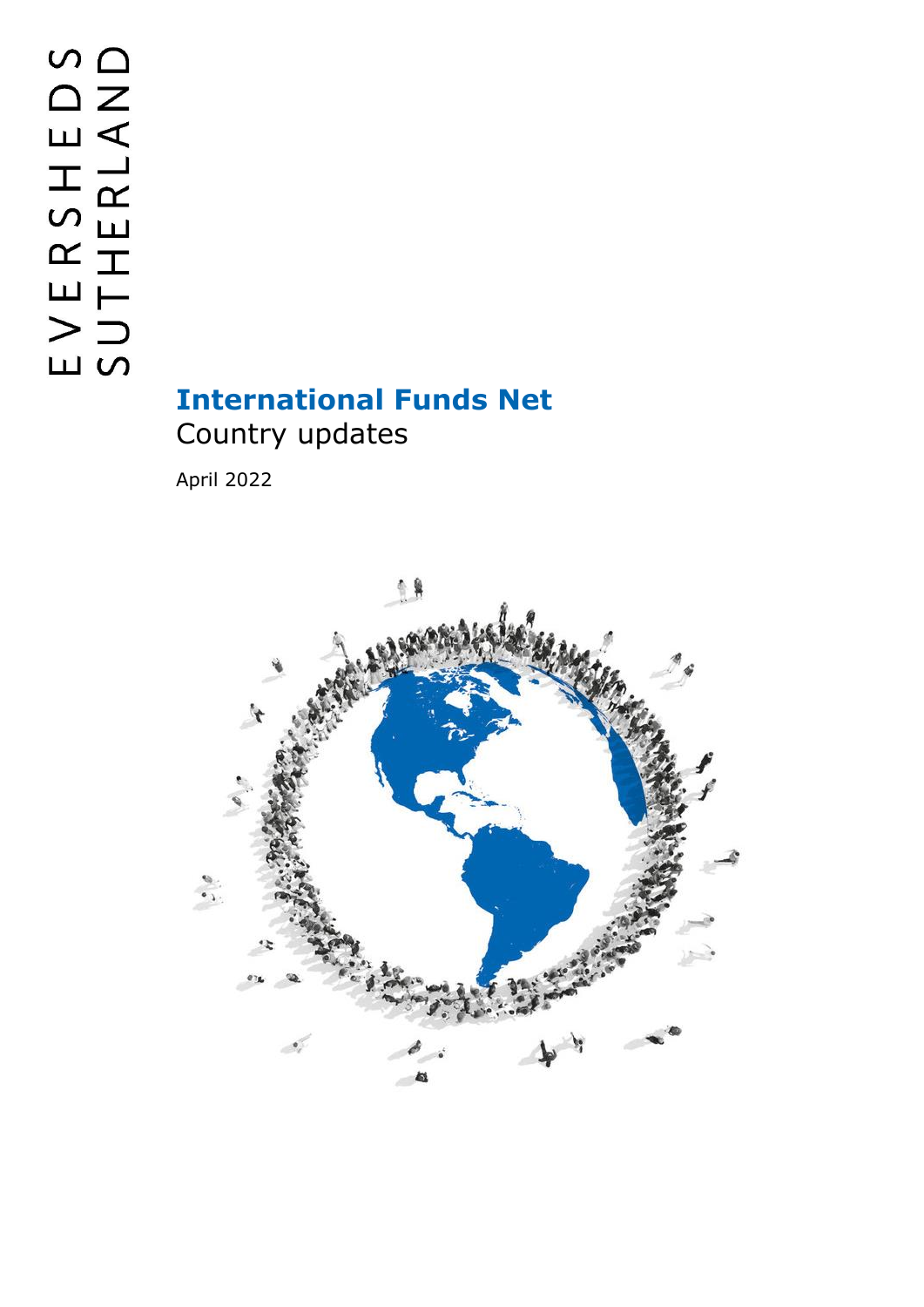## **Europe**

#### **European Union**



#### **ESMA publishes details of national rules on the cross-border distribution of investment funds**

On 28 March 2022 the European Securities and Markets Authority (ESMA) published a document containing details of national rules as required by the EU Cross-Border Distribution of Investment Funds Regulation<br>(Regulation (EU) 2019/1156) (CBDF (EU) 2019/1156) (CBDF Regulation). Summaries of the applicable national laws, regulations and administrative provisions governing marketing requirements for AIFs and UCITS per country are available in the ESMA publication:

esma34-45-1576 - publication on cross[border\\_distribution\\_of\\_funds.pdf \(europa.eu\)](https://www.esma.europa.eu/sites/default/files/library/esma34-45-1576_-_publication_on_cross-border_distribution_of_funds.pdf)



#### **New Ordinance on the issuance of authorisations for establishing and managing alternative investment funds**

As part of the implementation of the amendments to the Act on Alternative Investment Funds (AIF Act), that came into force on 21 October 2021, the Croatian Financial Services Supervisory Agency adopted a new Ordinance on the Issuance of Authorisations for Establishing and Managing Alternative Investment Funds (Ordinance). The Ordinance came into force on 11 March 2022. The changes that were introduced by the Ordinance are aimed to reflect the changes in the AIF Act. The procedure for acquiring the authorisations has not substantially changed as the changes to the old Ordinance are mostly technical.

#### **North Macedonia**



#### **New rulebook on exchange of information**

On 4 March 2022, the Securities and Exchange Commission of the Republic of North Macedonia, adopted a rulebook which regulates the content of the agreement for exchange of information and documents between:

the companies for management of master fund and feeder fund, i.e. the internal rules of the company

for management of open and closed investment funds of master fund and feeder fund;

- the depository banks of master fund and feeder fund; and
- the certified auditors of master fund and feeder fund.

Furthermore, the rulebook introduces harmonisation with Articles 8 to 19, 24, 25, 27 and 28 of the Commission Directive 2010/44/EU of 1 July 2010 implementing Directive 2009/65/EC of the European Parliament and of the Council as regards certain provisions concerning fund mergers, master-feeder structures and notification procedure.

### **UK overseas territories**

#### **Cayman Islands**



#### **CIMA releases notice relating to an updated Fund Annual Return form for private funds**

On 16 February 2022, the Cayman Islands Monetary Authority (CIMA) issued a notice advising that an updated version of the Fund Annual Return (FAR) form for all private funds registered under the Private Funds Act (Revised) would be released. The updated version combines the existing Private Fund FAR form and the Related Fund Entity form (RFE form). The updated FAR form should be utilised for all Private Funds with a financial year-end of 31 December 2021 and beyond. The earlier version of the FAR form and separate RFE form will resultantly only be required for financial year-end filings up to 30 November 2021.

The updated Private Fund FAR form will be accessible via CIMA's Regulatory Enhanced Electronic Forms Submission portal. An updated completion guide will also be posted to CIMA's website once the updated Private Fund FAR form has been released.

#### **CIMA updates its policy for private fund audit exemptions**

On 12 March 2022 CIMA issued a notice clarifying that the Regulatory Policy Exemption from Audit Requirement for a Private Fund has been updated such that Private Funds that have not yet received capital contributions are not subject to the requirement to file audited financial statements with CIMA and therefore there is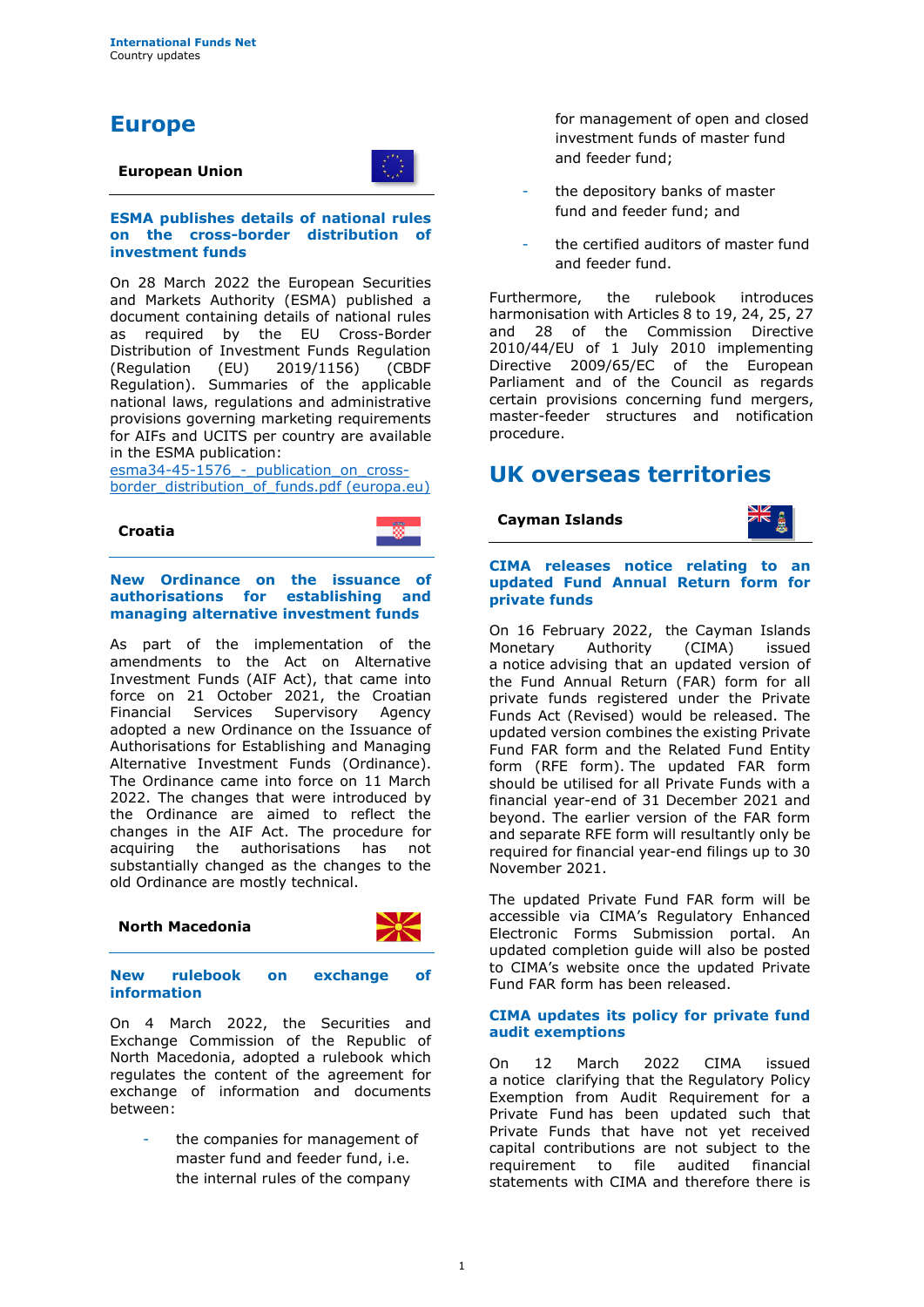no need to apply for an audit waiver in such scenarios. Instead, the Private Fund is required to simply submit a declaration to CIMA stating that the Private Fund has not yet received any capital contributions.

### **Americas**

**Canada**



器

#### **Canadian securities regulators to**  temporary exemptions to **facilitate implementation of the OEO trailer ban**

On 14 March 2022, the Canadian Securities Administrators (CSA) announced temporary exemptions published by the Ontario Securities Commission (OSC) aiming to facilitate implementation of the 'OEO Trailer Ban' on the payment of trailing commissions by fund organizations to dealers who do not make a suitability determination, such as order-execution-only (OEO) dealers. The OSC's temporary exemptions come into force on 1 June 2022, the effective date of the OEO Trailer Ban. The remaining Canadian jurisdictions have published or are expected to publish similar exemptions.

# **Asia Pacific**



#### **Upcoming deadlines for compliance with the SFC's climate-related risks requirement**

Compliance with the Securities and Futures Commission's (SFC) new climate-related risks requirements will soon be required by Type 9 licensed corporations (LCs) with investment management discretion in respect of collective investment schemes (funds). According to the SFC two-tier approach, all in-scope LCs must comply with the baseline requirements. Inscope LCs that qualify as large fund managers (i.e. LCs with funds under discretionary management equal to or in excess of HK\$8 billion) are required to comply with enhanced standards in addition to the baseline requirements.

Large fund managers must comply with the baseline requirements by 20 August 2022 and they have until 20 November 2022 to comply with the enhanced standards. Other in-scope LCs must comply with the baseline requirements by 20 November 2022.

**Taiwan**



#### **The FSC requires the securities and futures Institutes to strengthen protection**

On 8 April 2022, under the supervision of the Financial Supervisory Commission (FSC), the Taiwan Securities Association, Securities Investment Trust & Consulting Association, and National Futures Association (collectively referred to as Securities and Futures Institutes) declared the

- "Self-Discipline Rules of Financial Services to Elderly Customers by Securities Firms";
- "Assessment Criteria for the Suitability of Financial Products or Services to Elderly Financial Consumers by the Securities Investment Trust & Consulting Enterprises"; and
- "Assessment Criteria for the Suitability of Financial Products or Services to Elderly Customers by the Futures Commission Merchants"; and amended
- "Self-Discipline Rules of the Management of Account Opening and Credit Operations and Financial Services to Elderly Customers by Futures Commission Merchants"

respectively for the securities and futures institutes to reflect in their internal control systems, so as to enhance protection for elderly financial consumers.

In accordance with Article 2 of the Senior Citizens Welfare Act, the subject of the selfdiscipline rules is financial consumers of age 65 and above. The self-discipline rules shall be effective from 1 October 2022

# **Middle East and Africa**

**Philippines**



#### **Amendments to the Foreign Investment Act**

On 2 March 2022, President of the Philippines Rodrigo Duterte signed into law Republic Act No. 11647 (R.A. 11647) which further amends Republic Act No. 7042, otherwise known as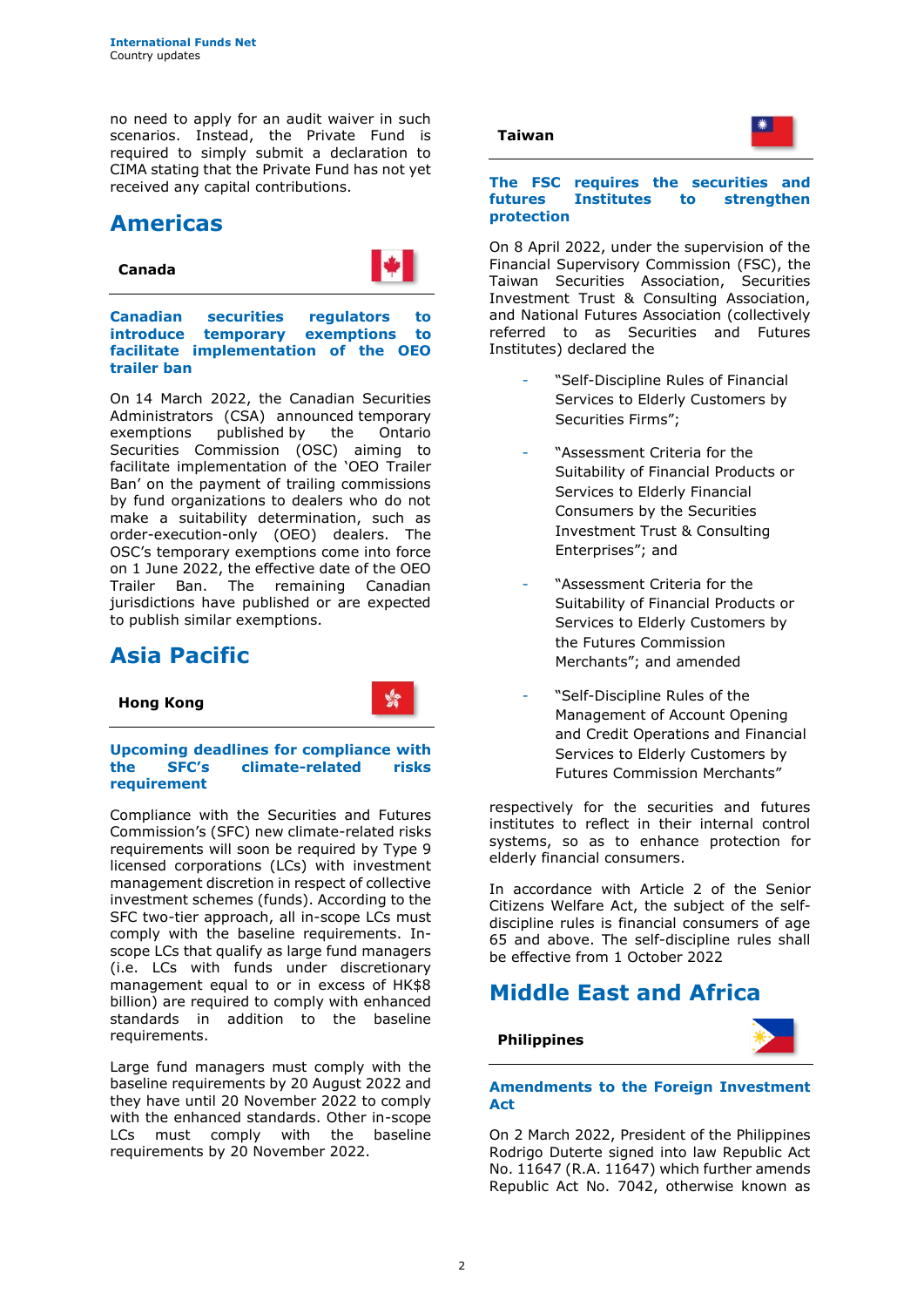Foreign Investments Act (FIA). The core amendments include:

- **•** the creation of an Inter-Agency Investment Promotion Coordination Committee;
- **•** the introduction of the Foreign Investment Promotion and Marketing Plan;
- **•** reserving micro and small domestic market enterprises to Philippine nationals;
- **·** review of Foreign Investments Upon Order of the Philippine President;
- **•** tax compliance by export enterprises: the requirement that export enterprises register and comply with the requirements of Title XIII of the National Internal Revenue Code (NIRC); and
- **■** anti-graft practices in foreign investment promotions.